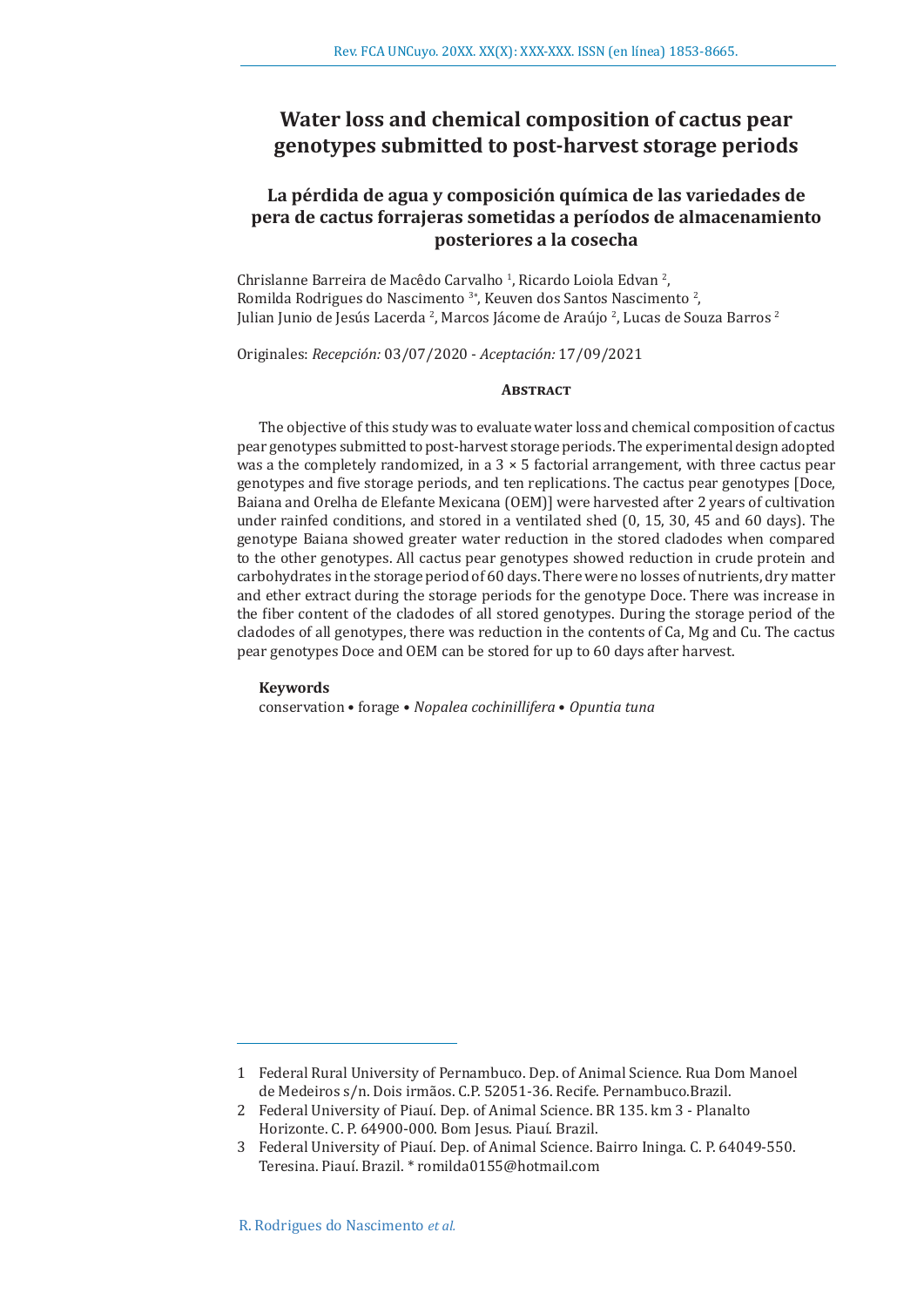#### **Resumen**

El objetivo de este estudio fue evaluar la pérdida de agua y la composición química de las variedades de pera de cactus forraje sometidas a períodos de almacenamiento posteriores a la cosecha. El diseño experimental adoptado fue un diseño completamente al azar, en un arreglo factorial  $3 \times 5$ , que consistía en tres variedades de pera de cactus forrajero y cinco períodos de almacenamiento, con diez repeticiones. Las variedades de pera de cactus forrajero [Doce, Baiana y Orelha de Elefante Mexicana(OEM)] se cosecharon después de 2 años de siembra en condiciones de secano y se almacenaron en un cobertizo ventilado (0, 15, 30, 45 y 60 días). El genotipo Baiana mostró una mayor reducción de agua en los cladodios almacenados en relación con otros genotipos. Todos los genotipos de pera de cactus mostraron una reducción en proteínas crudas y carbohidratos en el período de almacenamiento de 60 días. No hubo pérdidas de nutrientes, materia seca y extracto de éter durante el período de almacenamiento para el genotipo Doce. Hubo un aumento en el contenido de fibra en los cladodios para todos los genotipos almacenados. Durante el período de almacenamiento para cladodios de todos los genotipos, hubo una reducción en el contenido de Ca, Mg y Cu. Las variedades de pera de cactus Doce y OEM se pueden almacenar hasta 60 días después de la cosecha.

#### **Palabras clave**

conservación • forraje • *Nopalea acochinillifera* • *Opuntia tuna*

#### **INTRODUCTION**

The cactus pear is an important resource for animal feeding due to its rusticity and production potential even with low water availability, especially in the semi-arid region of Brazil, as this plant presents high forage supply capacity when compared to the native vegetation of the caatinga (14), mainly during the dry season.

When dealing with historical aspects of cactus pear, the literature points to Mexico as its origin point (7). The cactus pear species most used as forage belong mainly to the genera *Opuntia* and *Nopalea* (10), which present variable chemical composition according to the period of the year, plant age, cladode order, genotype, fertilization management, cultivation spacing, and other factors (6). It is of a forage that has low contents of dry matter (63.7 g kg<sup>-1</sup>), crude protein (54.2 g kg<sup>-1</sup>), neutral detergent fiber (283.0 g kg<sup>-1</sup>) and acid detergent fiber (209.3 g kg<sup>-1</sup>) (4). However, it is rich in non-fibrous carbohydrates (473.6 g kg<sup>-1</sup>) and total digestible nutrients, presenting high water content, and high animal acceptability. The cactus pear is also rich in vitamins A, complex B and C, and minerals such as calcium, magnesium, sodium, potassium, and 17 types of amino acids (13, 17).

Cactus pear is also considered a strategic forage reserve and, depending on the needs of the producer and climatic conditions, the harvest frequency may vary. Depending on the crop structure, the cactus pear can be harvested manually and transported by animal traction to its place of use. In general, this operation is carried out daily, increasing production costs (23). Another factor that jeopardizes the harvest is the lack of pattern of the orchard, hindering management practices, such as fertilization. Also, direct grazing might compromise its cultivation, due to damages caused to the plants by the animals (3).

Post-harvest storage may be an alternative to lower the costs of harvesting and transportation of the material, however the storage must be done in a shady or covered place as long as it is ventilated. However, few information is available in the literature on post-harvest storage of cactus pear genotypes and its effects on the nutritional value and animal performance. It was hypothesized that the cactus pear genotypes stored for up to 60 days post-harvest would not present changes in their chemical and mineral composition enough to reduce their quality. Thus, the objective was to evaluate water loss and chemical composition of the cactus pear genotypes Doce, Baiana and Orelha de Elefante Mexicana submitted to up to 60 days of storage post-harvest.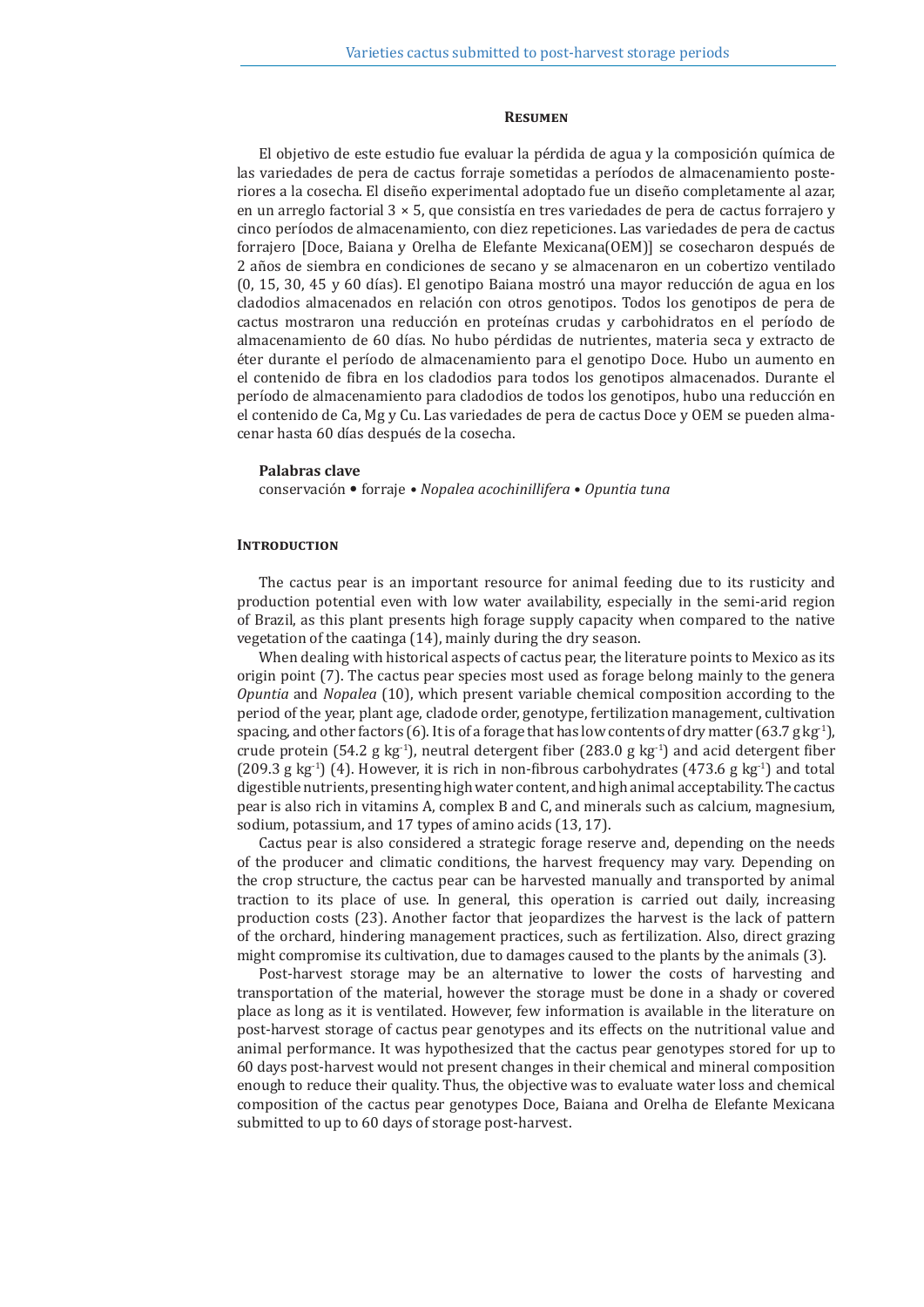#### **Material and methods**

#### **Experimental site**

The experiment was carried out at the Experimental Farm Alvorada of Gurguéia, which belongs to the Federal University of Piauí (UFPI), in Alvorada of Gurguéia, Piauí, Brazil. The city of Alvorada of Gurguéia is located at latitude 08°25'28" South and longitude 43°46'38" West, at an altitude of 281 m. The region has a semi-arid climate, with a dry period of approximately eight months (1).

#### **Experimental design**

The experimental design adopted was the completely randomized, in a  $3 \times 5$  factorial arrangement, with three genotypes of cactus pear (Doce, Baiana and Orelha de Elefante Mexicana) and five storage periods (0, 15, 30, 45 and 60 days), in ten replications.

#### **Planting and fertilization**

Before planting the cactus pear genotypes, a soil sample was collected for analysis and chemical characterization of the 0-20-cm layer, which was carried out at the Soil Analysis Center of the UFPI, Bom Jesus, Piauí, Brazil. It was not necessary to perform soil correction based on soil base saturation and crop requirement. The basic fertilization consisted of the application of 50 kg ha<sup>-1</sup> of nitrogen as urea (45% N), 50 kg ha<sup>-1</sup> of potassium as potassium chloride (48% K<sub>2</sub>O) and 30 kg ha<sup>-1</sup> of phosphorus as single superphosphate (18% P<sub>2</sub>O<sub>5</sub>).

The spacing used for the cultivation of the cactus pear genotypes was  $1.5m \times 0.1m$ , in a density of  $66,133$  plants ha<sup>-1</sup>. Three genotypes of cactus pear were planted in December 2013: *Nopalea cochinillifera*, genotypes Doce and Baiana, and *Opuntia tuna*, genotype Orelha de Elefante Mexicana (OEM). After 2 years of cultivation under rainfed conditions, the harvest was performed on December  $6<sup>th</sup>$ , 2015. The cactus pear was harvested manually, using a 14-inches Tramontina® knife preserving a residual cladode area (23), and stored in a ventilated shed on wooden pallets, with a height of approximately 10 cm from the floor, storing 200 cladodes from each genotype, thus providing a random choice, for a period of up to 60 days of post-harvest.

#### **Quantification of water loss**

After harvesting, ten cladodes of each genotype were selected and separated for weighing, which were alwas the same cladodes to be weighed according to the storage periods. In order to measure the amount of water lost by the catus pear genotypes, it was used a digital electronic scale, with capacity of 1 g to 5 kg, model Sf-400 UNICASA®. The calculation of water loss was made through the difference between the weight of the current period and the previous period.

The cladodes of the cactus pear genotypes were subjected to natural drying due to the conditions of rainfall (mm), air relative humidity  $(\%)$  and room temperature  $({}^{\circ}C)$ . The accumulated precipitation during the entire experimental period was 387 mm. The maximum and minimum values of air relative humidity were 93.5% and 33%, respectively. The maximum temperature values ranged from 25.6°C to 38.4°C, and the minimum temperature values ranged from 19.2°C and 24.2°C.

#### **Chemical composition**

Ten cladodes of each genotype and each treatment (0, 15, 30, 45 and 60 days of storage) were randomly collected in plastic bags, duly identified and taken to the Animal Nutrition Laboratory of the UFPI, where they were chopped, weighed and taken to a forced ventilation oven at a temperature of 65°C until reaching constant weight. Later, the pre-dried samples were ground in a "Thomas Wiley" stationary mill, model SP-32 SPLAPOR® with a 1.0-mm mesh sieve, and packed in containers with covers for chemical analysis. The contents of dry matter (DM) (Method n° 934.01), mineral matter (MM) (Method n° 930.05), crude protein (CP) (Method  $n^{\circ}$  981.10) and ether extract (EE) (Method  $n^{\circ}$  920.29) were determined (2). In the analysis for the determination of neutral detergent fiber (NDF) and acid detergent fiber (ADF), it was adopted a methodology with modifications proposed by the Ankon device manual of the Ankon Technology Corporation (25). Lignin was determined on the ADF residue with 72% sulfuric acid (25). For the estimation of total carbohydrates (TCHO)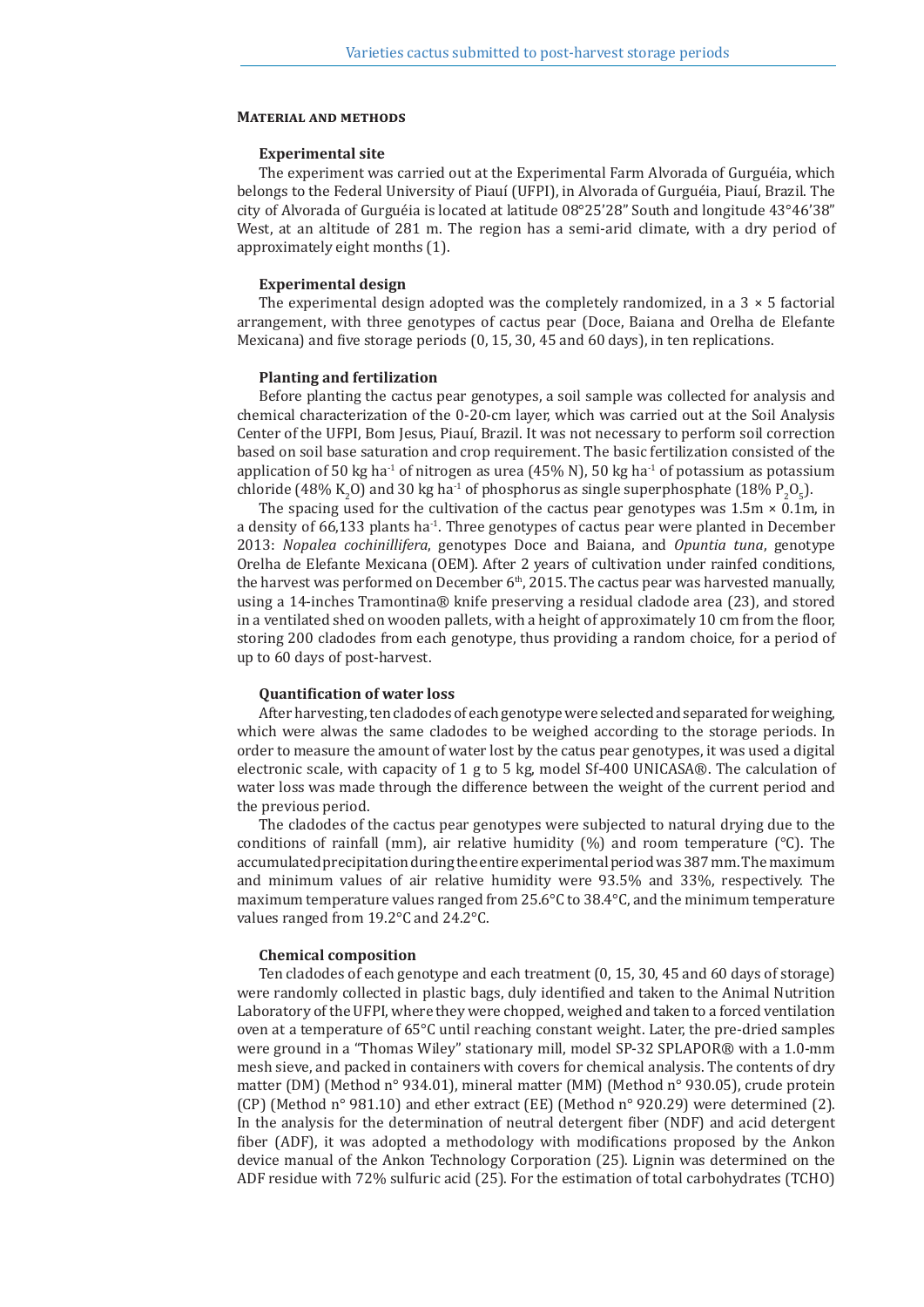the following equation was used:  $TCHO = 100 - (\%CP + \%EE + \%MM)$  (24). The non-fiber carbohydrates (NFC) were estimated through the equation:  $NFC = 100 - %MM - %CP - %EE$ - %NDF (11).

#### **Mineral composition**

In the analysis of mineral composition, after nitric-perchloric digestion, the phosphorus (P) contents were determined by UV/VIS spectrophotometry at 660nm, by reading the blue color intensity of the phosphomolybdic complex produced by the reduction of molybdate with ascorbic acid in a spectrophotometer model IL-592 EVEN®. Whereas the contents of potassium (K), calcium (Ca), magnesium (Mg), iron (Fe), manganese (Mn), zinc (Zn), sodium (Na) and copper (Cu) were determined by atomic absorption spectrophotometry (AAS), in a spectrophotometer model AA240FS VARIAN® (20), in the Soil Analysis Center of the UFPI.

#### **Statistical analysis**

The results were submitted to analysis of variance and regression analysis (storage period), by the Scott-Knott test (cactus pear genotypes), at a level of 5% of significance, using the software SISVAR version 5.0 developed by the Federal University of Lavras (8).

#### **Results**

#### **Quantification of water loss**

Regarding the analysis of water loss of the stored cladodes, there was no effect (P=0.2589) of the interaction between the factors genotypes and storage periods (figure 1). It was observed a significant difference between the cactus pear genotypes for water loss  $(P=0.0004)$ , in which the genotype Baiana presented the highest water loss  $(0.218 \text{ g})$ . There was a linear reduction  $(P=0.018)$  of water loss in all genotypes as the storage period advanced, with wate loss being observed only after 15 days os post-harvest.



-------- Quadractic linear effect. ● Estimate of periods values. ◆ Actual value of water loss from each evaluation; means followed by different uppercase letters, differ by the Scott-Knott test (P<0.05).

-------- Efecto lineal cuadrático. ● Estimación de los valores de los períodos. ◆ Valor real de la pérdida de agua para cada evaluación; Las medias seguidas de letras mayúsculas diferentes, difieren según la prueba de Scott-Knott  $(P < 0.05)$ .

**Figure 1.** Water loss of the cactus pear genotypes during post-harvest storage periods. **Figura 1.** La pérdida de agua de las variedades de pera de cactus durante los períodos de almacenamiento posteriores a la cosecha.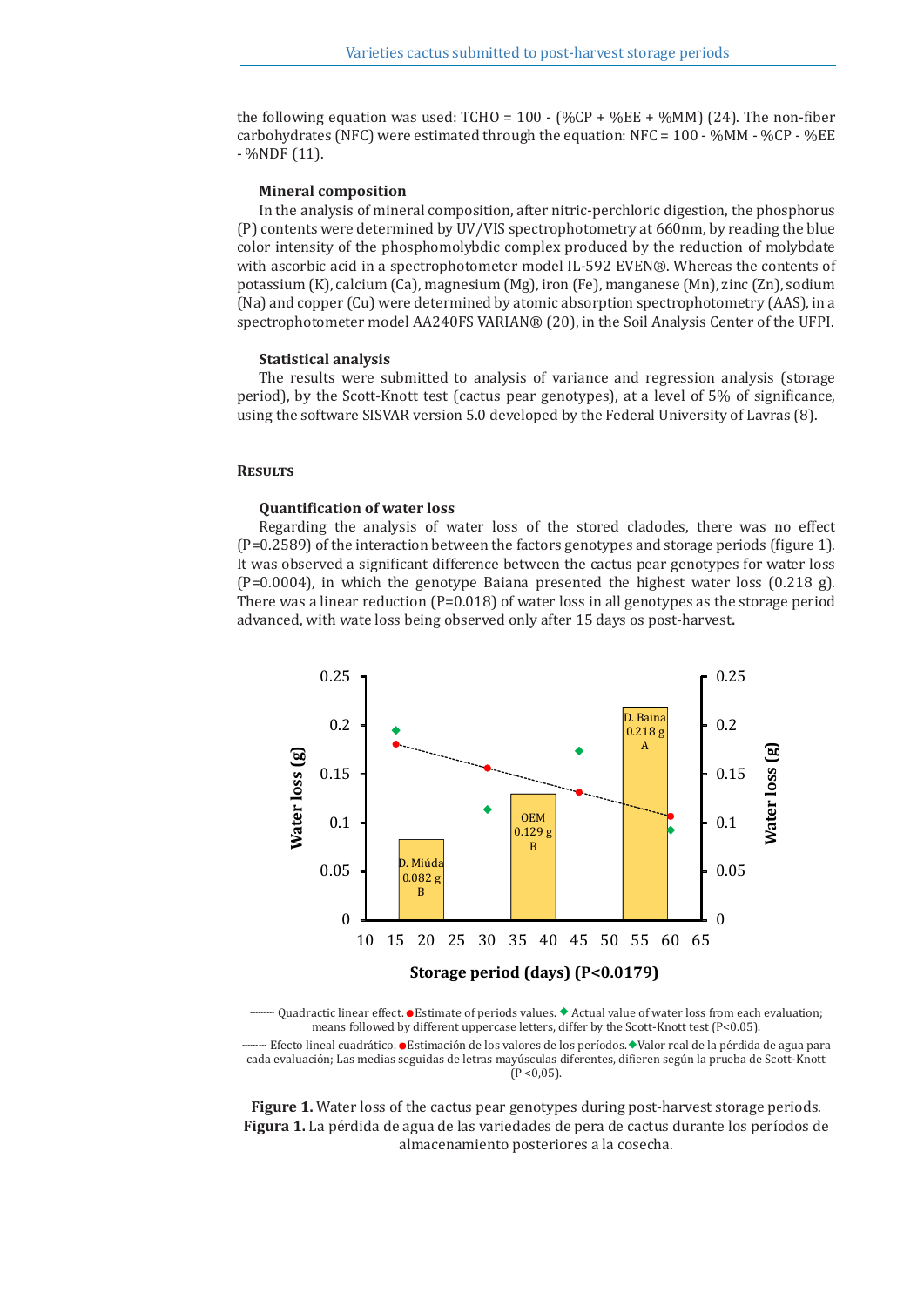#### **Chemical composition**

It was observed significant effect  $(P<0.05)$  of the interaction between cactos pear genotypes and storage periods on the variables dry matter, crude protein, ether extract, mineral matter, organic matter and non-fiber carbohydrates (table 1).

## **Table 1.** Chemical composition of cactus pear genotypes submitted to different storage periods.

**Tabla 1.** Composición química de las variedades de pera de cactus forraje sometidas a diferentes períodos de almacenamiento.

| Genotype                                   |          | Storage periods (days) |                                  |         |         |         |                          |  |  |
|--------------------------------------------|----------|------------------------|----------------------------------|---------|---------|---------|--------------------------|--|--|
|                                            | $\bf{0}$ | 15                     | 30                               | 45      | 60      | Mean    | P-value                  |  |  |
| Dry Matter (DM) (g kg <sup>-1</sup> )      |          |                        |                                  |         |         |         |                          |  |  |
| Doce                                       | 124.56A  | 122.50A                | 135.33A                          | 105.37A | 124.93A | 122.54  | $0.1683^{ns}$            |  |  |
| Baiana                                     | 113.97B  | 114.13A                | 110.47B                          | 102.70A | 103.80B | 109.01  | $0.0106*$                |  |  |
| OEM <sup>2</sup>                           | 104.87B  | 117.27A                | 118.77B                          | 108.93A | 102.77B | 110.52  | $0.2890^{ns}$            |  |  |
| Mean                                       | 114.47   | 117.97                 | 121.52                           | 105.67  | 110.50  |         |                          |  |  |
| Crude Protein $(CP)^1$                     |          |                        |                                  |         |         |         |                          |  |  |
| Doce                                       | 34.77C   | 34.40C                 | 34.63B                           | 32.43B  | 32.60B  | 33.77   | $0.0100*$                |  |  |
| Baiana                                     | 40.97B   | 36.60B                 | 35.80B                           | 34.20B  | 33.50B  | 36.21   | $< 0.0001*$              |  |  |
| OEM <sup>2</sup>                           | 52.57A   | 52.37A                 | 55.83A                           | 54.33A  | 56.00A  | 54.22   | $0.0006*$                |  |  |
| Mean                                       | 42.77    | 41.12                  | 42.09                            | 40.32   | 40.70   |         |                          |  |  |
| Ether Extract (EE) <sup>1</sup>            |          |                        |                                  |         |         |         |                          |  |  |
| Doce                                       | 14.30B   | 14.20B                 | 13.17B                           | 11.67B  | 16.03A  | 14.05   | $0.4384^{ns}$            |  |  |
| Baiana                                     | 17.37A   | 17.40A                 | 21.43A                           | 15.10A  | 16.13A  | 17.49   | $0.1790^{ns}$            |  |  |
| OEM <sup>2</sup>                           | 11.90B   | 13.80B                 | 10.83B                           | 15.60A  | 16.90A  | 13.63   | $0.0061*$                |  |  |
| Mean                                       | 14.52    | 15.13                  | 15.14                            | 14.12   | 16.36   |         |                          |  |  |
|                                            |          |                        | Mineral Matter (MM) <sup>1</sup> |         |         |         |                          |  |  |
| Doce                                       | 128.80A  | 159.20A                | 150.60B                          | 161.17A | 156.77B | 151.31  | $< 0.0001*$              |  |  |
| Baiana                                     | 133.20A  | 135.37B                | 154.07B                          | 165.40A | 161.60A | 149.93  | $< 0.0001*$              |  |  |
| $OEM^2$                                    | 114.67B  | 129.97C                | 167.60A                          | 161.07A | 152.67B | 145.19  | $< 0.0001*$              |  |  |
| Mean                                       | 125.56   | 141.51                 | 157.42                           | 162.54  | 157.01  |         |                          |  |  |
|                                            |          |                        | Organic Matter $(OM)^1$          |         |         |         |                          |  |  |
| Doce                                       | 871.20B  | 840.80C                | 849.40A                          | 838.83A | 843.23A | 848.69  | $< 0.0001*$              |  |  |
| Baiana                                     | 866.80B  | 864.63B                | 845.93A                          | 834.60A | 838.40B | 850.07  | $< 0.0001*$              |  |  |
| $OEM^2$                                    | 885.37A  | 870.07A                | 832.40B                          | 838.97A | 847.37A | 854.83  | $< 0.0001*$              |  |  |
| Mean                                       | 874.45   | 858.50                 | 842.58                           | 837.47  | 843.00  |         |                          |  |  |
| Total Carbohydrates (TCHO) <sup>1</sup>    |          |                        |                                  |         |         |         |                          |  |  |
| Doce                                       | 822.13A  | 792.20B                | 801.67A                          | 794.70A | 793.77A | 800.89  | $< 0.0001*$              |  |  |
| Baiana                                     | 808.47B  | 810.63A                | 788.73B                          | 785.23B | 788.80A | 796.37  | $< 0.0001*$              |  |  |
| OEM <sup>2</sup>                           | 820.87A  | 803.90A                | 765.73C                          | 769.00C | 775.30B | 786.96  | $< 0.0001*$              |  |  |
| Mean                                       | 817.16   | 802.24                 | 785.38                           | 782.98  | 785.96  |         |                          |  |  |
| Non-Fiber Carbohydrates (NFC) <sup>1</sup> |          |                        |                                  |         |         |         |                          |  |  |
| Doce                                       | 597.47   | 561.93                 | 547.63                           | 516.00  | 530.60  | 550.73A | $\overline{\phantom{a}}$ |  |  |
| Baiana                                     | 554.37   | 562.70                 | 517.33                           | 508.33  | 524.17  | 533.38B | $\overline{\phantom{a}}$ |  |  |
| $0EM^2$                                    | 562.93   | 549.57                 | 504.93                           | 495.57  | 505.57  | 523.71C |                          |  |  |
| Mean                                       | 568.47   | 551.37                 | 535.94                           | 520.50  | 505.06  |         | $< 0.0001*$              |  |  |

<sup>1</sup>g kg<sup>-1</sup> on DM basis; 2 OEM: Orelha de Elefante Mexicana; P-value: linear regression for the storage periods, \*significant at 5%; nsnon-significant at 5%; Means followed by different uppercase letters in the columns are statistically different by the Scott-Knott test  $(P<0.05)$ .

 $^{1}$ g kg $^{1}$  en base DM; 2 OEM: Oreja de elefante mexicano; Valor P: regresión lineal para los períodos de almacenamiento, \* significativo al 5%; <sup>ns</sup>non-significativo hasta el 5%; Las medias seguidas de letras mayúsculas diferentes en las columnas, difieren estadísticamente según la prueba de Scott-Knott  $(P < 0.05)$ .

> Regarding the DM content, only the genotype Baiana had significant effect (P=0.0106) of the storage periods, presenting the highest content at 15 days (114.13 g kg<sup>-1</sup>), and decreasing over time (table 1). Regarding the CP content, a linear increase  $(P=0.0006)$  was observed for the genotype OEM, and linear decrease for the genotypes Doce and Baiana (table 1).The genotype OEM also presented the highest CP contents (54.2  $\pm$  0.07 g kg<sup>-1</sup>) in all storage periods and a linear increase in the EE content (P=0.0061).

> There was a linear increase in MM  $(P<0.0001)$  and decrese in OM, TCHO and NFC variables in the different storage periods (table 1). The genotype OEM presented the lowest levels of MM except for 30 days of storage (167.60  $\pm$  0.17 g kg<sup>-1</sup>). The increase in the MM content in this period can be explained by the wearing of OM caused by higher temperatures up to 29 days during the entire studied period.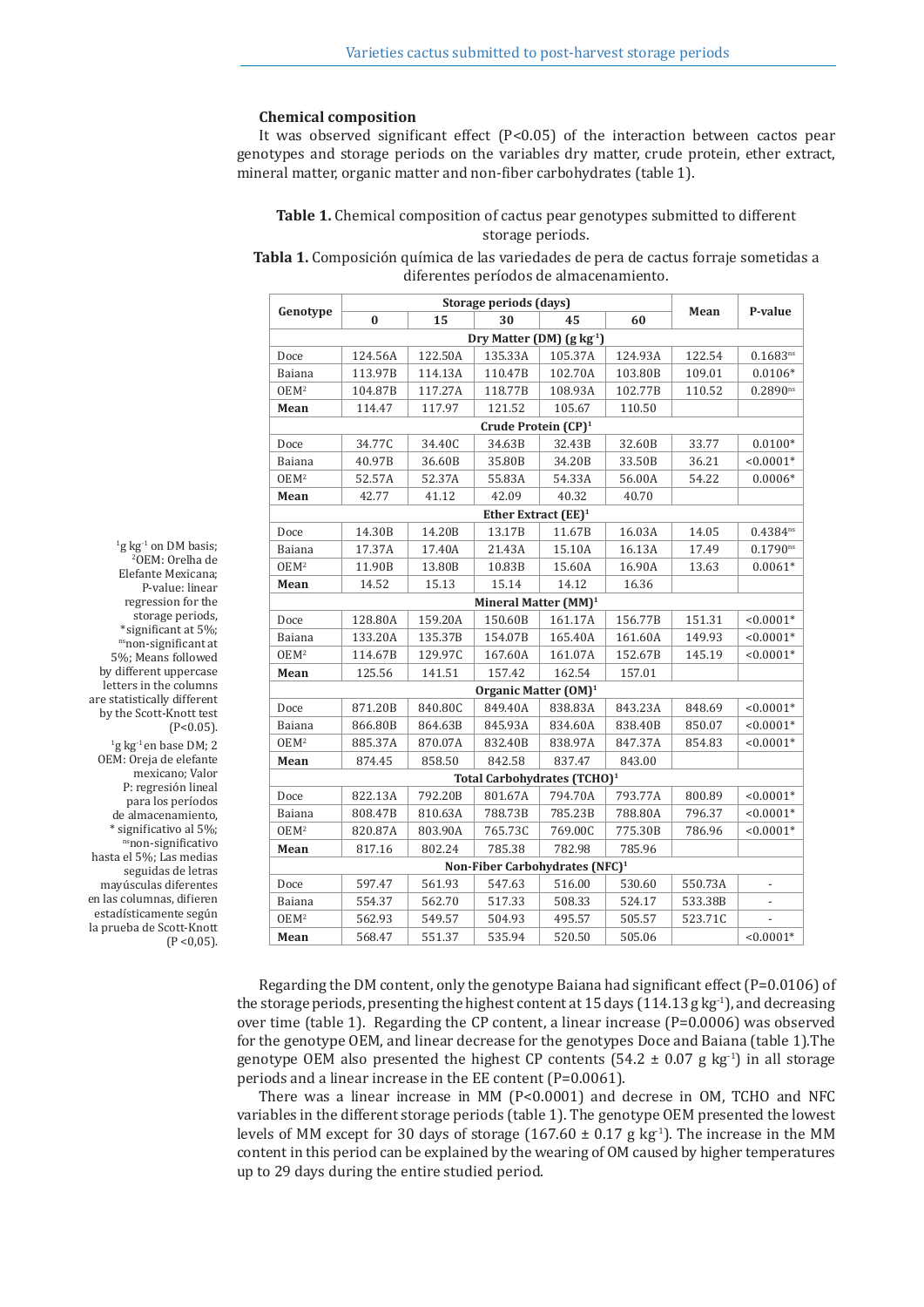Regarding the chemical composition of the cell wall, there was a significant difference between the cactus pear genotypes for NDF, ADF and lignin (table 2). The different storage periods caused these variabes to present a linear increase. The genotype Doce presented the lowest levels of NDF and ADF (250.15  $\pm$  0.64 g kg<sup>-1</sup> and 203.40  $\pm$  0.61 g kg<sup>-1</sup>, respectively). The genotype OEM presented the highest lignin contents when compared to the others  $(48.37 \pm 0.35$  g kg<sup>-1</sup>). There was no significant difference between the cactus pear genotypes for hemicellulose and cellulose (table 2). Nevertheless, hemicellulose presented a linear increase (P=0.0016) in the storage periods.

## **Table 2.** Chemical composition of the cell wall of cactus pear submitted to different storage periods.

**Tabla 2**. Composición química de la pared celular de la pera del cactus forrajero sometida a diferentes períodos de almacenamiento.

| Genotype         |          | Storage periods (days) |                                            |        |        |         |                          |
|------------------|----------|------------------------|--------------------------------------------|--------|--------|---------|--------------------------|
|                  | $\bf{0}$ | 15                     | 30                                         | 45     | 60     | Mean    | P-value                  |
|                  |          |                        | Neutral Detergent Fiber (NDF) <sup>1</sup> |        |        |         |                          |
| Doce             | 224.63   | 230.30                 | 254.03                                     | 278.70 | 263.10 | 250.15B |                          |
| Baiana           | 254.07   | 247.97                 | 271.40                                     | 276.93 | 264.63 | 263.00A |                          |
| OEM <sup>2</sup> | 257.97   | 254.30                 | 260.80                                     | 273.43 | 269.73 | 263.25A |                          |
| Mean             | 245.56   | 244.19                 | 262.08                                     | 276.36 | 265.82 |         | $< 0.0001*$              |
|                  |          |                        | Acid Detergent Fiber $(ADF)^1$             |        |        |         |                          |
| Doce             | 189.67   | 197.53                 | 211.53                                     | 213.23 | 205.03 | 203.40B | $\overline{a}$           |
| Baiana           | 197.47   | 209.20                 | 216.03                                     | 211.93 | 208.67 | 208.66B | $\overline{\phantom{a}}$ |
| OEM <sup>2</sup> | 213.07   | 221.53                 | 210.57                                     | 222.87 | 221.97 | 218.00A |                          |
| Mean             | 200.07   | 209.42                 | 212.71                                     | 216.01 | 211.89 |         | $0.0108*$                |
|                  |          |                        | Lignin <sup>1</sup>                        |        |        |         |                          |
| Doce             | 42.07    | 36.33                  | 35.77                                      | 48.03  | 41.73  | 40.79B  | $\overline{\phantom{a}}$ |
| Baiana           | 35.83    | 37.93                  | 37.10                                      | 41.80  | 33.50  | 37.23B  |                          |
| OEM <sup>2</sup> | 40.90    | 47.07                  | 47.97                                      | 53.53  | 52.37  | 48.37A  |                          |
| Mean             | 39.60    | 40.44                  | 40.28                                      | 47.79  | 42.53  |         | $0.0496*$                |
|                  |          |                        | $H$ emicellulose <sup>1</sup>              |        |        |         |                          |
| Doce             | 34.9     | 32.7                   | 42.5                                       | 65.4   | 58.0   | 46.7A   | $\overline{a}$           |
| Baiana           | 56.5     | 38.7                   | 55.3                                       | 65.0   | 55.9   | 54.3A   |                          |
| OEM <sup>2</sup> | 44.8     | 32.7                   | 50.2                                       | 50.6   | 47.7   | 45.2A   |                          |
| Mean             | 40.2     | 44.5                   | 48.7                                       | 53.0   | 57.2   |         | $0.0016*$                |
|                  |          |                        | Cellulose <sup>1</sup>                     |        |        |         |                          |
| Doce             | 147.6    | 161.2                  | 175.7                                      | 165.1  | 163.3  | 162.6A  | $\overline{\phantom{a}}$ |
| Baiana           | 161.6    | 171.3                  | 178.9                                      | 170.1  | 175.1  | 171.4A  | $\overline{\phantom{a}}$ |
| OEM <sup>2</sup> | 172.1    | 174.4                  | 162.5                                      | 169.3  | 169.6  | 169.6A  | $\overline{\phantom{0}}$ |
| Mean             | 160.4    | 169.0                  | 172.4                                      | 168.2  | 169.3  |         |                          |

<sup>1</sup>g kg<sup>-1</sup> on DM basis; 2 OEM: Orelha de Elefante Mexicana; P-value: linear regression for the storage periods, \*significant at 5%; nsnon-significant at 5%; Means followed by different uppercase letters in the columns are statistically different by the Scott-Knott test  $(P<0.05)$ .  $^{1}$ g kg<sup>-1</sup> en base DM; 2 OEM: Oreja de elefante mexicano; Valor P: regresión lineal para los períodos de almacenamiento, \* significativo al 5%; <sup>ns</sup>non-significativo hasta el 5%; Las medias seguidas de letras mayúsculas diferentes en las columnas, difieren estadísticamente según la prueba de Scott-Knott  $(P < 0.05)$ .

### **Mineral composition**

As for the composition of macro and micronutrients of the cactus pear genotypes in the different storage periods, there was effect  $[P<0.05]$  of the the storage periods on the studied variables, exception for potassium (K). Regarding the isolated effects of the cactus pear genotypes, potassium (K), calcium (Ca), manganese (Mn) and sodium (Na) did not have significant effect (table 3, page XXX).

The Mg content statistically differed among genotypes, where OEM presented the highest content in comparison to the genotypes Doce and Baiana  $(4.83 \pm 0.32 \text{ g kg}^{-1})$  (table 3, page XXX). In addition, it presented linear reduction (P=0.0005) in the storage periods. There was a significant difference between the genotypes for Cu and Zn. The Cu contents presented linear reduction and Zn presented linear increase, in the sorage periods. However, the genotype Doce had no effect (P=0.9531) on Zn in the post-harvest storage periods (table 3, page XXX).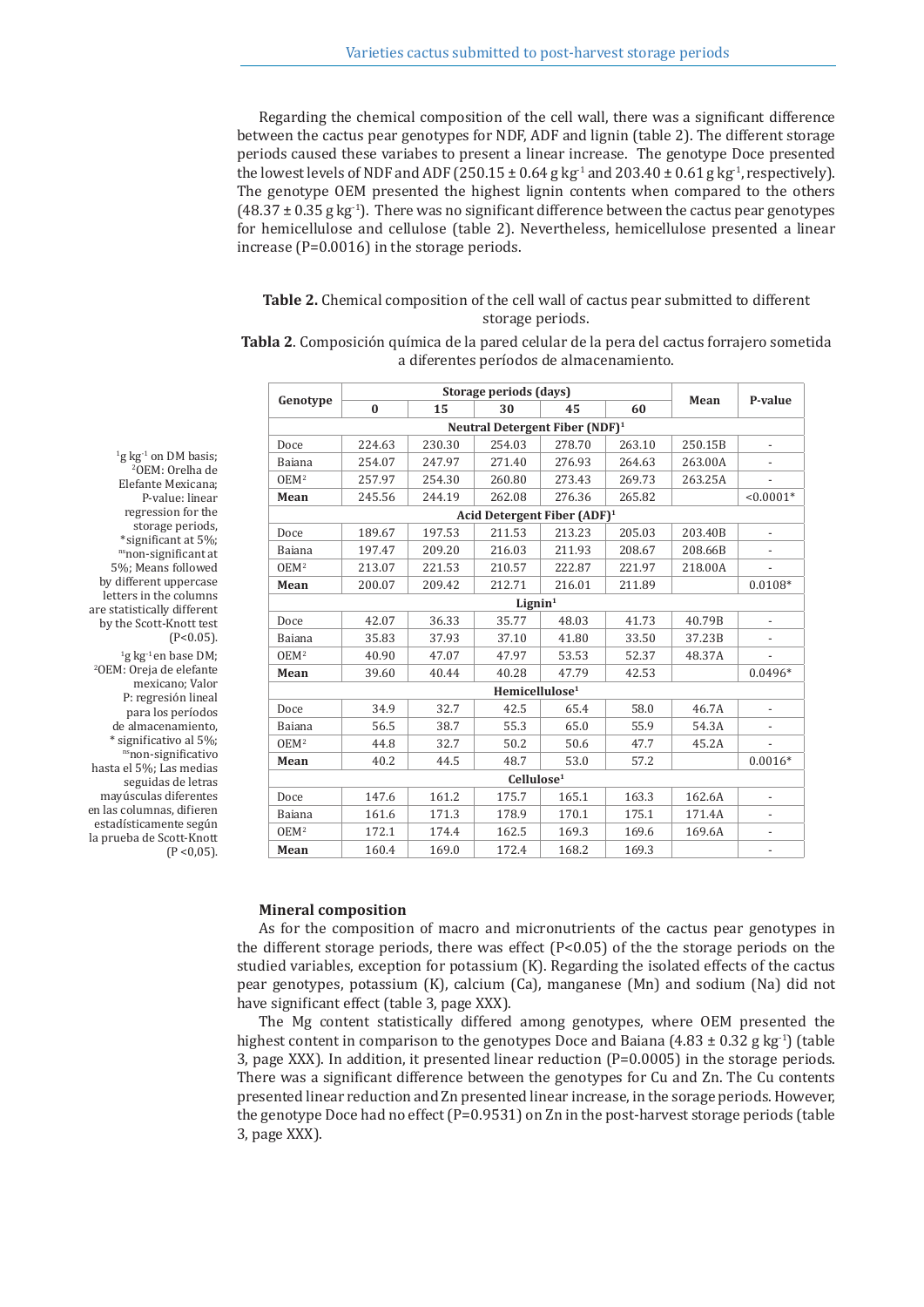**Table 3.** Composition of macronutrients and micronutrients of cactus pear genotypes submitted to different storage periods.

**Tabla 3.** Composición de macronutrientes y micronutrientes de las variedades de pera de cactus forraje sometidas a diferentes períodos de almacenamiento.

| Genotype          |        | Storage periods (days) |                                                  |        |                  |               |                          |
|-------------------|--------|------------------------|--------------------------------------------------|--------|------------------|---------------|--------------------------|
|                   | 0      | 15                     | 30                                               | 45     | 60               | Mean          | P-value                  |
|                   |        |                        | Calcium (Ca) (g kg <sup>-1</sup> ) <sup>1</sup>  |        |                  |               |                          |
| Doce              | 26.55  | 34.51                  | 31.46                                            | 26.45  | 27.63            | 29.32A        | $\overline{\phantom{a}}$ |
| Baiana            | 29.14  | 32.70                  | 29.73                                            | 28.14  | 26.64            | 29.27A        |                          |
| OEM <sup>2</sup>  | 29.18  | 31.81                  | 26.22                                            | 26.52  | 18.45            | 26.43A        |                          |
| Mean              | 28.29  | 33.00                  | 29.14                                            | 27.04  | 24.24            |               | $0.0016*$                |
|                   |        |                        | Phosphorus (P) $(g kg^{-1})^1$                   |        |                  |               |                          |
| Doce              | 0.55   | 0.82                   | 0.77                                             | 0.90   | 0.86             | 0.78B         | $\overline{\phantom{a}}$ |
| Baiana            | 0.92   | 0.89                   | 1.14                                             | 0.93   | 0.85             | 0.94A         |                          |
| OEM <sup>2</sup>  | 0.87   | 0.92                   | 1.07                                             | 0.96   | 1.19             | 1.00A         |                          |
| Mean              | 0.78   | 0.87                   | 0.99                                             | 0.93   | 0.97             |               | $0.0130*$                |
|                   |        |                        | Magnesium (Mg) $(g kg^{-1})^1$                   |        |                  |               |                          |
| Doce              | 2.97   | 3.92                   | 3.26                                             | 3.47   | 2.84             | 3.29B         |                          |
| Baiana            | 4.28   | 3.84                   | 3.35                                             | 3.03   | 3.31             | 3.56B         |                          |
| $OEM^2$           | 5.42   | 5.12                   | 4.98                                             | 4.80   | 3.83             | 4.83A         |                          |
| Mean              | 4.35   | 4.12                   | 3.89                                             | 3.66   | 3.43             |               | $0.0005*$                |
|                   |        |                        | Sodium (Na) (g kg <sup>-1</sup> ) <sup>1</sup>   |        |                  |               |                          |
| Doce              | 0.04   | 0.04                   | 0.06                                             | 0.07   | 0.03             | 0.05A         | $\overline{\phantom{a}}$ |
| Baiana            | 0.03   | 0.04                   | 0.04                                             | 0.05   | 0.02             | 0.04A         |                          |
| OEM <sup>2</sup>  | 0.03   | 0.05                   | 0.05                                             | 0.05   | 0.03             | 0.04A         |                          |
| Mean              | 0.03   | 0.04                   | 0.05                                             | 0.06   | 0.03             |               | $0.9945^{ns}$            |
|                   |        |                        | Potassium (K) (g kg <sup>-1</sup> ) <sup>1</sup> |        |                  |               |                          |
| Doce              | 20.17  | 28.36                  | 24.55                                            | 28.94  | 25.46            | 25.50         |                          |
| Baiana            | 28.02  | 23.30                  | 28.28                                            | 26.02  | 29.33            | 26.99         |                          |
| OEM <sup>2</sup>  | 24.67  | 27.52                  | 28.87                                            | 22.45  | 29.17            | 26.53         | $\overline{\phantom{a}}$ |
| Mean              | 24.29  | 26.39                  | 27.23                                            | 25.81  | 27.99            |               | $\overline{\phantom{a}}$ |
|                   |        |                        | Copper (Cu) $(mg kg-1)-1$                        |        |                  |               |                          |
| Doce              | 9.98A  | 5.39B                  | 5.07A                                            | 7.07A  | 2.21A            | 5.94          | $0.0090*$                |
| Baiana            | 6.11A  | 14.70A                 | 9.56A                                            | 5.18A  | 1.92A            | 7.49          | $0.0011*$                |
| OEM <sup>2</sup>  | 10.11A | 14.05A                 | 7.18A                                            | 7.18A  | 6.54A            | 8.98          | $0.0077*$                |
| Mean              | 8.73   | 11.38                  | 7.27                                             | 6.42   | 3.56             |               |                          |
|                   |        |                        | Iron (Fe) $(mg kg-1)-1$                          |        |                  |               |                          |
| Doce              | 16.78  | 14.30                  | 24.99                                            | 32.63  | 22.97            | 22.33B        |                          |
| Baiana            | 14.28  | 15.62                  | 21.26                                            | 24.74  | 15.49            | 18.29B        | $\overline{\phantom{a}}$ |
| OEM <sup>2</sup>  | 35.75  | 48.03                  | 40.19                                            | 49.94  | 34.38            | 41.66A        | $\overline{\phantom{a}}$ |
| Mean              | 22.27  | 25.98                  | 28.82                                            | 35.77  | 24.28            |               | $0.1208^{ns}$            |
|                   |        |                        | Zinc (Zn) (mg kg <sup>-1</sup> ) <sup>1</sup>    |        |                  |               |                          |
| Doce              | 14.75A | 8.84A                  | 4.71B                                            | 15.68A | 11.48B           | 11.09         | $0.9531$ <sup>ns</sup>   |
|                   | 8.10B  | 6.03A                  | 5.11B                                            | 11.45A | 12.64B           |               |                          |
| Baiana<br>$OEM^2$ | 11.56A | 6.67A                  | 14.08A                                           | 13.84A | 19.01A           | 8.68<br>13.03 | $0.0077*$<br>$0.0002*$   |
| Mean              | 11.47  | 7.18                   | 7.97                                             | 13.66  | 14.38            |               |                          |
|                   |        |                        | Manganese (Mn) (mg $kg^{-1}$ ) <sup>1</sup>      |        |                  |               |                          |
|                   |        |                        | 78.58                                            |        |                  | 100.42A       |                          |
| Doce              | 73.75  | 60.17                  |                                                  | 132.58 | 157.00<br>117.50 |               | $\overline{\phantom{a}}$ |
| Baiana            | 71.50  | 66.00                  | 80.50                                            | 135.75 |                  | 94.25A        |                          |
| OEM <sup>2</sup>  | 37.67  | 72.75                  | 118.17                                           | 129.2  | 145.41           | 100.68A       |                          |
| Mean              | 60.97  | 66.31                  | 92.42                                            | 132.58 | 139.97           |               | $< 0.0001*$              |

For Fe, there was no effect (P=0.1208) of the storage periods. The cactus pear genotypes presented significant differences, with OEM showing the highest content  $(41.66 \pm 4.73 \text{ mg kg}^{-1})$  in all storage periods. Initially, the Mn content did not present significant difference between the genotypes, but the mean values along the storage periods showed linear increase (P<0.05), with concentration effect of this nutrient caused by the water loss.

Elefante Mexicana; P-value: linear regression for the storage periods, \*significant at 5%; <sup>ns</sup>non-significant at 5%; Means followed by different uppercase letters in the columns are statistically different by the Scott-Knott test  $(P<0.05)$ .  $^{1}$ g kg $^{1}$  en base DM; 2 OEM: Oreja de elefante mexicano; Valor P: regresión lineal para los períodos de almacenamiento, \* significativo al 5%;  $n$ snon-significativo hasta el 5%; Las medias seguidas de letras mayúsculas diferentes en las columnas, difieren estadísticamente según la prueba de Scott-Knott  $(P < 0.05)$ .

 $\frac{1}{2}$ g kg<sup>-1</sup> on DM basis; 2 OEM: Orelha de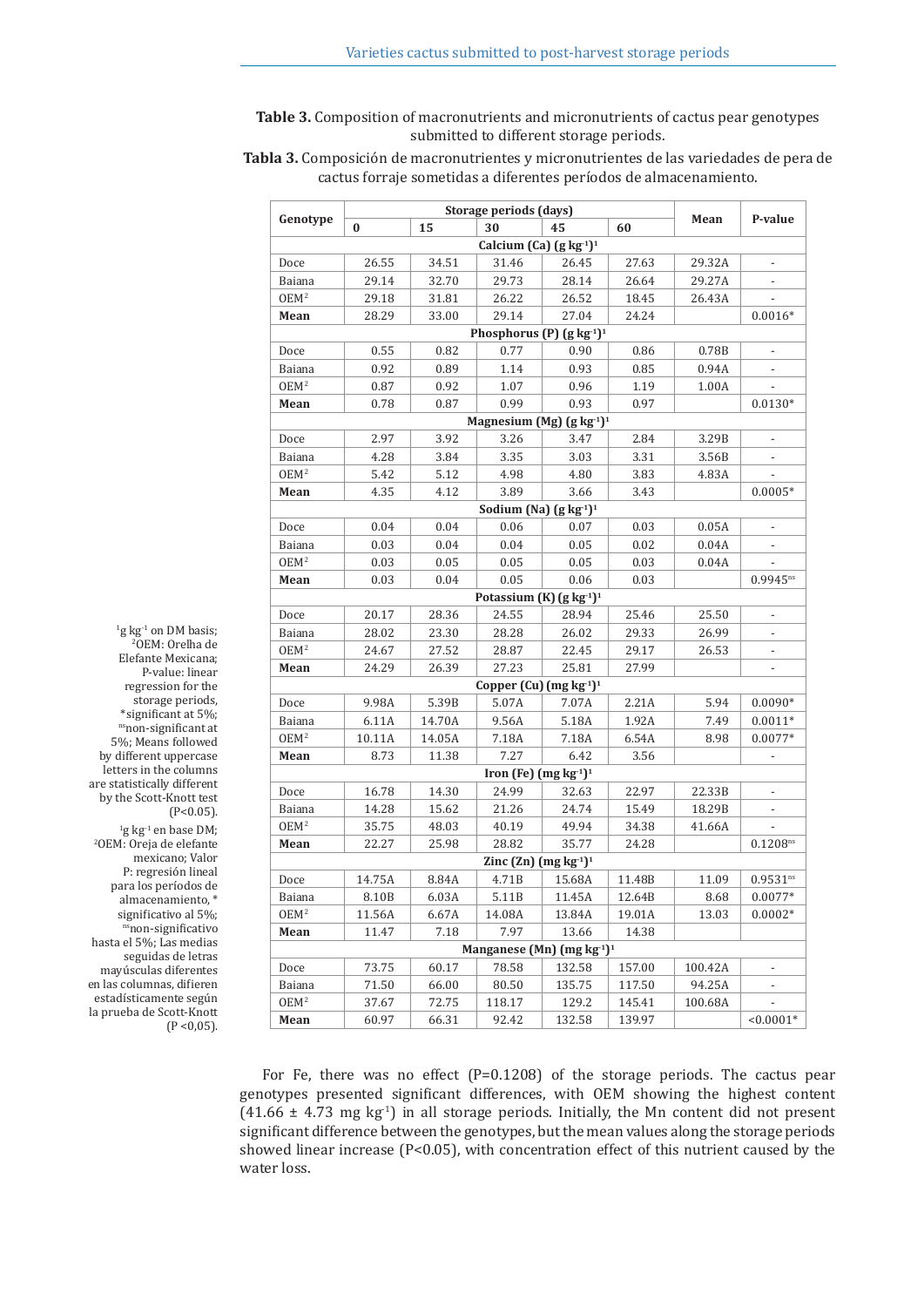#### **Discussion**

The loss of water (figure 1, page XXX) in the genotype Baiana is related to the respiratory activities through plant evapotranspiration. Plants with crassulacean acid metabolism (CAM) avoid water loss through evaporation by keeping the stomata closed during the day (12), thus reducing gas exchange. However, after harvesting, if opened, the stomata can no longer close. The stomatal opening throughout the entire storage period was confirmed by the emergence of new sprouts of the cactus pear genotypes, mainly in the *Nopalea* genus ones. The opening of the stomata may increase immediately after harvest (9). With stomata open, the vapor pressure deficit between the forage and the air is high, but thanks to their structural and functional characteristics, cacti are able to consume and lose the minimum water amount they store (18), even with the stomata opened. The increase in ambient temperature promotes an exponential increase in respiration, since the higher the temperature, the greater the metabolic activity of the tissues (15).

 Research testing the effect of the post-harvest storage period on DM content and chemical composition of the cactus pear, did not find significant difference between the genotypes Gigante and Redonda up to 16 days of storage (19), but for the genotype Doce, the period of 12 days presented higher contents than day 0.

The water loss resulted in a concentration of CP in OEM (table 1, page XXX) due to the respiratory activity of the plant, which results in a decrease in the soluble carbohydrate contents, while CP concentrations are not affected by respiration, increasing in proportional terms. That cactus pear from the *Opuntia* genus presented higher CP content than *Nopalea*, ranging from 54.2 to 52.1 g kg<sup>-1</sup> for Gigante and Redonda, respectively, and 43.1 g kg<sup>-1</sup> for Doce (4). Differently from the present study, researchers did not find statistical difference for EE up to 21 days of storage post-harvest in OEM (23). Among the genotypes, Baiana presented the highest levels of EE up to 45 days. As lipids are the most susceptible constituents to chemical degradation and directly influence the drying and preservability of the stored product, this similarly justifies the highest water and DM losses in this genotype (16).

 The decrease in carbohydrates is attributed to the shoots that appeared during the post-harvest storage period, due to the dilution effect, caused by the increase in new cladodes, which are poor in structural carbohydrates (22). As in hay making, unfavorable environmental conditions lead to the loss of soluble carbohydrates through continuous cellular respiration, and when the cladodes are stored with moisture content higher than the recommended levels (between 150 and 180 g kg<sup>-1</sup> of DM), they easily heat up and result in increased levels of NDF, ADF and lignin (5). The increase in MM content in this period can be explained by the wearing of OM caused by higher temperatures up to 30 days during the entire study period.

When considering the plant development stage, there is an increase in the contents of structural compounds, such as hemicellulose, cellulose and lignin and consequent decrease in cellular content (table 2, page XXX). Researchers reported higher lignin contents in the genotypes Gigante and Redonda in comparison to Doce, and did not find significant differences for hemicellulose and cellulose contents, in Gigante, Redonda and Miúda in different crop densities (4). Put Silva *et al.* (2017) found a significant difference of crude fiber in genotype Doce between the periods 0 and 12 days of storage, with contents of 123.4 and 96.5 g  $kg<sup>-1</sup>$ , but not differing from the other periods (4, 8 and 16 days).

The water loss over time may have led to the concentration of P contents, (table 3, page XXX) since the genotypes Baiana and OEM lost more water and presented the highest concentrations of P (0.94 and 1.00 g  $kg<sup>-1</sup>$ , respectively). The reduction in the Ca content over time may be related to the emergence of shoots in the post-harvest storage. In addition, Ca influences the structure and strength of the cell wall. Reserchers found levels of Ca of 17.0 and 28.2 g kg<sup>-1</sup> and P of 0.7 and 0.8 g kg<sup>-1</sup> in cactus pear Gigante at 390 and 620 days after planting, respectively, in the treatment without fertilization, which are values very similar to those found in the present study (21).

Sprouts over the storage period may have influenced the decrease in Mg (table 3, page XXX) since it is rapidly transferred to young plants. In contrast, there was no difference for K and Na contents in the studied genotypes, nor for the post-harvest storage periods. Studies evaluating the mineral composition in the harvest of cactus pear cladodes under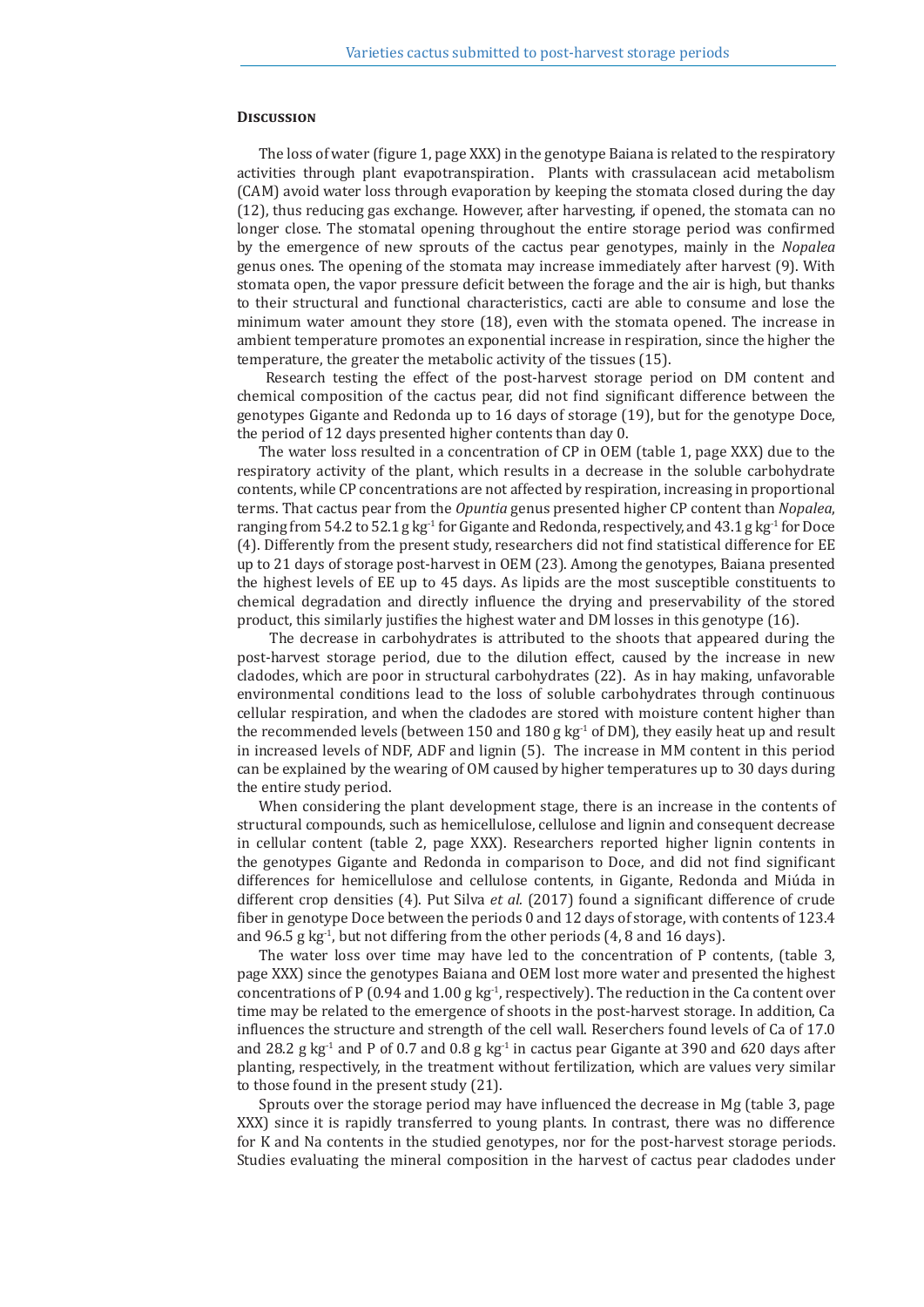different spacing and chemical fertilization, also did not find significant difference for K and Na (21). Santos *et al.* (1992) noted that differences in the Fe content can be explained by the interactions of Fe with other nutrients, notably phosphorus, zinc, molybdenum and copper, which are common. There is little information available in the literature on macro and micronutrient contents in cactus pear and its effects on production, especially when it comes to storage for long post-harvest periods. In general, the reduction in some minerals during post-harvest storage may be due to the action of microorganisms, which degrade part of the constituents over time.

#### **Conclusions**

The cactus pear genotypes Doce and Orelha de Elefante Mexicana (OEM) can be stored for a period up to 60 days after harvest, with minimum losses of water content and maintainance of a stable chemical composition, mainly regaring to the variables dry matter, crude protein, ether extract, sodium and potassium.

#### **References**

- 1. Alvares, C. A.; Stape, J. L.; Sentelhas, P. C.; Goncalves, J. L. M.; Sparovek, G. 2013. Köppen's climate classification map for Brazil. Meteorol Z. 22(7): 11-728. https://dx.doi.org/10.1127/0941- 2948/2013/0507
- 2. AOAC. 1990. *Official methods of analysis*. 17th ed. Association of Official Analytical Chemists. Gaithersburg, USA.
- 3. Carvalho, C. B. M.; Edvan, R. L; Carvalho, M. L. A. M.; Reis, A. L. A.; Nascimento, R. R. 2018. Uso de cactáceas na alimentação animal e seu armazenamento após colheita. Archivos Zootecnia. 67(259): 440-446. https://doi.org/10.21071/az.v67i259.3803
- 4. Cavalcante, L. A. D.; Santos, G. R. A.; Silva, L. M.; Fagundes, J. L.; Silva, M. A. 2014. Respostas de genótipos de palma forrageira a diferentes densidades de cultivo. Pesquisa Agropecuaria Tropical. 44(4): 424-4334. https://doi.org/10.1590/S1983-40632014000400010
- 5. Coblentz, W. K.; Hoffman, P. C. 2009. Effects of spontaneous heating on fiber composition, fiber digestibility, and in situ disappearance kinetics of neutral detergent fiber for alfafaorchargrass hays. Jornal Dairy Scince. 92(6):2875-2895. https://doi.org/10.3168/ jds.2008-1921
- 6. Dubeux-Júnior, J. C. B.; Araújo-Filho, J. T.; Santos M. V. F.; Lira, M. A.; Santos, D. C.; Pessoa, R. A. S. 2010. Adubação mineral no crescimento e composição mineral da palma forrageira - Clone IPA-20. Revista Brasileira Ciência Agrárias. 5(1):129-135.
- 7. Ervin, G. N. 2012. Indian fig cactos (*Opuntia fícus-indica* (L.) Miller) in the Americas: An uncertain history. Haseltonia. 6(17): 70-81.
- 8. Ferreira, D. F. 2011. Sisvar: computer statistical analysis system. Ciência Agrotecnica. 35: 1039-1042.
- 9. MacDonald, A. D.; Clarck, E. A. 1987. Water and quality loss during field drying of hay. Advances in Agronomy. 41(17): 407-437. https://doi.org/10.1016/S0065-2113(08)60810-X
- 10. Macedo, A. J. S.; Santos, E. M.; Oliveira, J. S.; Perazzo, A. F. 2017. Produção de silagem na forma de ração à base de palma: Revisão de Literatura*.* Revista Electrónica Veterinaria. 18(9): 1-11.
- 11. Mertens, D. R. 1994. Regulation of forage intake. *In: Forage quality, evaluation and utilization.* p. 450- 493. Fahey-Junior GC, Collins M, Mertens DR, LE Moser (Eds.) American Society of Agronomy.
	- Crop Science Society American, and Soil Science Society of America. Madison. EUA.
- 12. Moreira, C. 1994. Fotossíntese. Revista Ciência Elementar X*.* 1(7): 1-5.
- 13. Nunes, C. S. 2011. Usos e aplicações da palma forrageira como uma grande fonte de economia para o semiárido nordestino. Revista Verde. 6(1): 58-66.
- 14. Oliveira, F. T.; Souto, J. S.; Silva, R. P.; Andrade-Filho, F. C.; Pereira-Júnior, E. B. 2010. Palma forrageira: Adaptação e importância para os ecossistemas áridos e semiáridos. Revista Verde. 5(4): 27-37.
- 15. Pereira, A. R. 1989. Aspectos fisiológicos da produtividade vegetal. Revista Brasileira Fisiologia Vegetal. 1(3): 139-142.
- 16. Ramírez Ordoñes, SS.; Meza Villalbazo, V. M.; Trejo Córdoba, A.; Hernández Bautista, J.; Villalobos Villalobos, G. 2019. Chemical composition and *in situ* ruminal disappearance of sorghum silages grown in the mexican humid tropic. Revista de la Facultad de Ciencias Agrarias. Universidad Nacional de Cuyo. Mendoza. Argentina. 51(2): 353-366.
- 17. Reyes-Gutiérrez, J. A.; Montañez-Valdez, O. D.; Guerra-Medina, C. E.; Ley de Coss, A. 2020. Effect of protein source on *in situ* digestibility of sugarcane silage-based diets. Revista de la Facultad de Ciencias Agrarias. Universidad Nacional de Cuyo. Mendoza. Argentina. 52(1): 344-352.
- 18. Rizzini, C. T. 1987. Cactáceas: Os segredos da sobrevivência. Revista Ciência Hoje. 5: 30-37.
- 19. Santos, M. V. F.; Lira, M. A.; Farias, I.; Burity, H. A.; Tavares-Filho, J. J. 1992. Efeito do período de armazenamento pós-colheita sobre o teor de matéria seca e composição química das palmas forrageiras, Pesquisa Agropécuaria Brasileira. 27(6): 777-783.